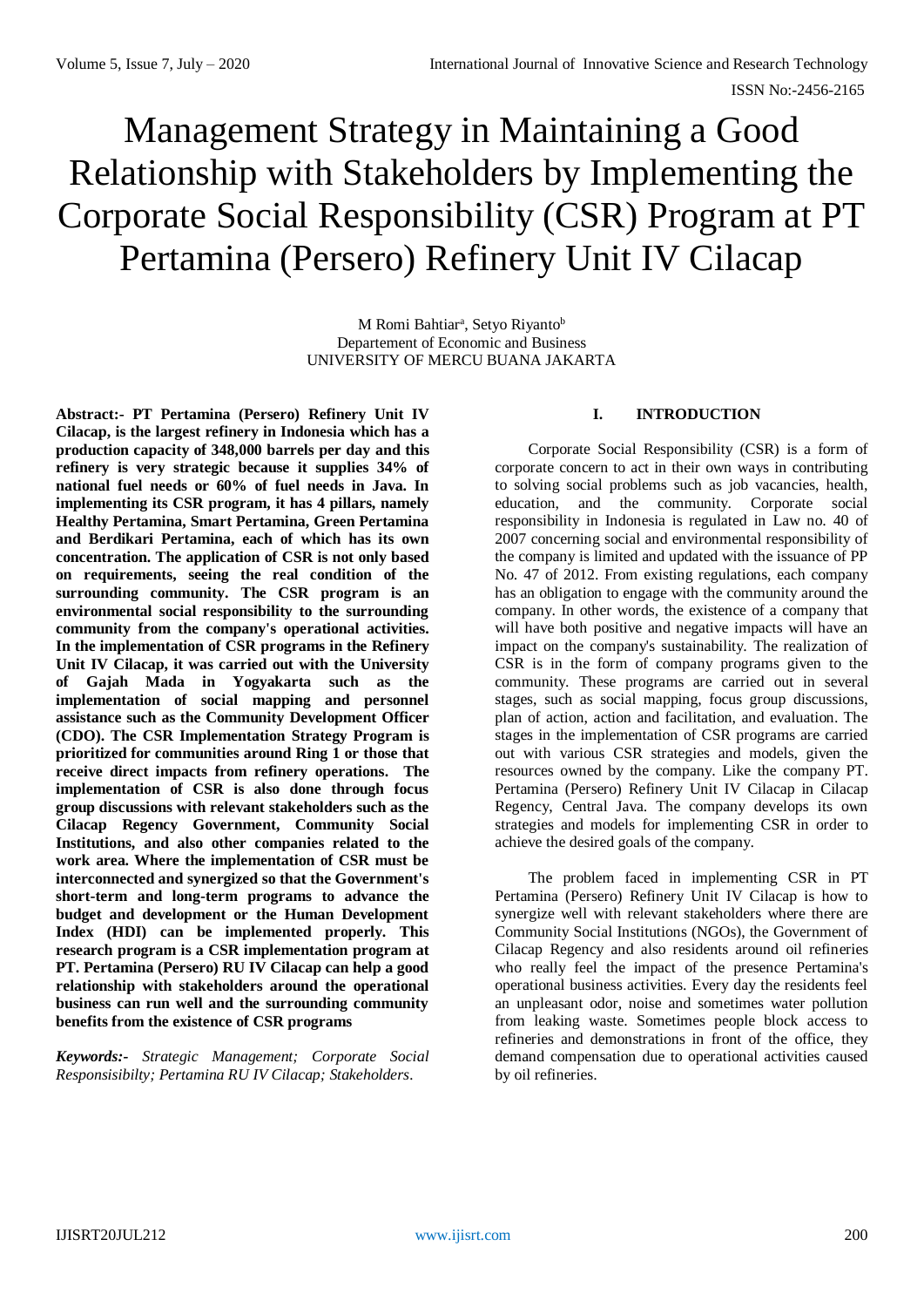## **II. LITERATURE REVIEW**

Corporate Social Resposibility (CSR) is a mechanism for a company to voluntarily integrate attention to the social environment into its operations and interactions with stakeholders, which exceeds social responsibility in the legal field. Friedman's opinion in Suharto (2008) states that the main goal of a corporation is to simply get profit is increasingly abandoned. Instead the triple bottom line concept (profit, planet, people) initiated by John Elkington is increasingly entering the mainstream of business ethics.

Basically, CSR is the company's responsibility towards the stakeholders, and also the company's responsibility towards the shareholders. Actually, up to now the definition of CSR is still diverse and has different definitions from one another. Globally, CSR is a commitment of the company to have a responsibility to consumers, employees, shareholders, the community and the environment in all aspects of the company's operations. CSR is closely related to "sustainable development", where there is an argument that a company in carrying out its activities must base its decisions not only on financial factors, such as profits or dividends but also must be based on social and environmental consequences for the present and long term.

The definition of CSR according to (Edi Suharto, 2007b) is "the concern of companies that set aside some of its profits (profits) for the benefit of human development (people) and the environment (planet) in a sustainable manner based on appropriate and professional procedures". The definition of CSR according to Ismail Solihin, is "one of the forms of corporate responsibility towards stakeholders". According to (Gunawan Widjaja and Yeremia Ardi Pratama, 2008) CSR has not defined CSR in their own opinion, but in the book defining CSR refers to the contents of Article 1 Item 3 of Company Law, where that TJSL is an obligation. In connection with 3 (three) definitions of CSR as follows:

- $\triangleright$  Take social action including environmental stewardship, more than the boundaries required in legislation.
- $\triangleright$  Business commitment to act ethically, operate legally, and contribute to economic improvement along with improving the quality of life of employees and their families, local communities and the wider community.
- $\triangleright$  Business commitment to contribute to sustainable economic development, working with company employees, the employee's family, the following local community and the community as a whole in order to improve the quality of life

According to Setyo Riyanto, Eny Ariyanto and Lukertina. (2019), in the current era of disruption, the most successful companies are those who accept that they are the most entitled to valuable assets. In connection with the company increasing the company's results, so that compiling it to the community will immediately show the company's identity. Setyo Riyanto and Lukertina. (2019),

said that good corporate governance will show the quality of productivity of its employees, so the role of employees is also important to build the company's image in the eyes of the public.

CSR (Corporate Social Responsibility) is closely related to "sustainable development", where there is an argument that a company in carrying out its activities must base its decisions not only on financial factors, such as profits or dividends but must also be based on social and environmental consequences for the present and for the period long. The function of CSR is to carry out its social and corporate duties and responsibilities. So that the CSR programs that are made are good activities that are prepared based on a work plan for a certain period of time as well as proposals / cooperation offer letters that are in accordance with the work program and have been approved by the leadership. Those referred to as recipients of CSR programs are those who enjoy or accept CSR programs. Therefore, the recipient of the CSR Program is the community / agency / institution, etc. who submit work plans (proposals) and meet the criteria in accordance with applicable regulations, and have gone through a selection (evaluation) process by the CSR function. Proposal here is defined as a request for cooperation or assistance submitted by the applicant (community / Institution / Agency etc.) to the Company.

The role of CSR (Corporate Social Responsibility) according to The World Business Council for Sustainable Development (WBCSD), Corporate Social Responsibility or corporate social responsibility is defined as a business commitment to contribute to sustainable economic development, through cooperation with employees and their representatives, families they, the local community and the general public to improve the quality of life in ways that benefit both their own business and development. Corporate social responsibility is expressed in a report called Sustainability Reporting. Sustainability Reporting is reporting on economic, environmental and social policies, the influence and performance of an organization and its products in the context of sustainable development. Sustainability Reporting includes reporting on economic, environmental and social influences on organizational performance.

#### **III. METHODS**

This research journal is based on experience as a CSR staff in Refinery Unit IV Cilacap. In the experience that has been experienced for the implementation of CSR in the Cilacap Refinery Unit IV is quite good, this can be seen from the programs that have been running from year to year so as to obtain a Proper Gold from the Ministry of Environment in 2019. So that in the coming year it is expected to maintain and enhance CSR programs with more innovation being carried out on each aspect of the assessment.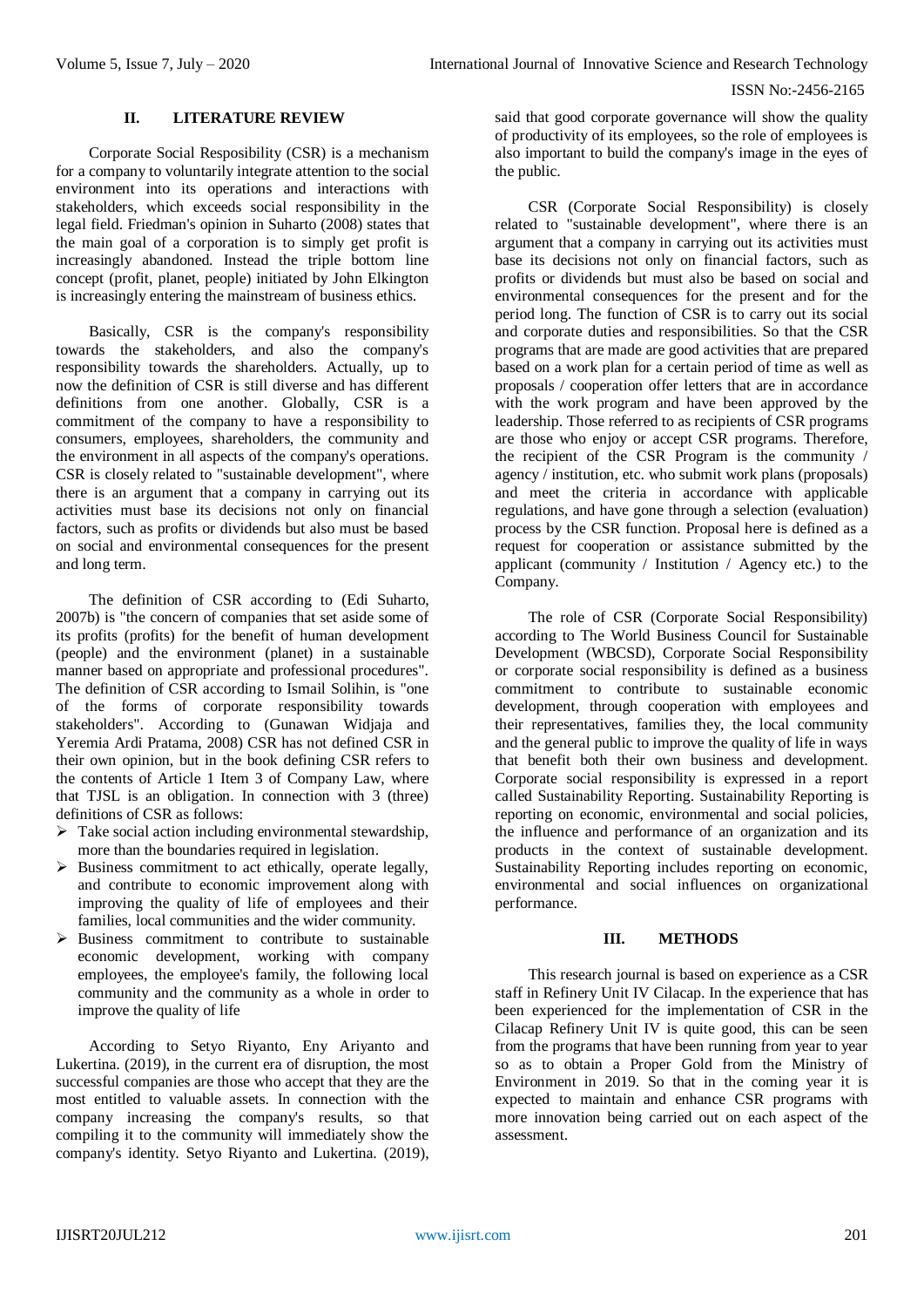ISSN No:-2456-2165

#### **IV. RESULTS**

Pertamina RU IV Cilacap, in its business operational activities, namely processing crude oil into finished oil which is ready for sale, makes a lot of business from the surrounding community. Where they live side by side and earn a living attending oil refineries. For example there are those who become fishermen, and farmers like fish, shrimp and crabs. Sometimes a little overflow of waste that flows into the river So the surface of the river becomes interested, and in the end the community organizes to the Public Relations of Pertamina. Besides the unpleasant odor is also often a problem, every round if the direction of the wind that does not cause unpleasant odors. The sound of production machines sometimes heard could be heard reaching residents' houses, causing residents to take inconvenience.

PT. Pertamina RU IV Cilacap has been trying to control environmental pollution, and has proven successful in getting a Green Proper rating, meaning that the company

has run its business in accordance with standards and is able to empower local residents to take an active role in protecting the environment.

In the implementation of the CSR program, PT Pertamina RU IV Cilacap cooperates with UGM in order to carry out a social mapping to find out maps of the social conditions of affected communities where the results will be outlined in the recommendations of what needs to be done to achieve sustainability of business operations that are able to run in harmony with the Government of Cilacap Regency and also especially the local people affected.

Many of the recommendations resulting from this Social Mapping result, for example, pay attention to the conditions of the people who are in Pertamina's Ring 1. In addition, the resulting programs are able to improve the living standards of Cilacap residents. Then the thematic programs following the national holiday are also able to be superior in carrying out CSR activities in the community.

#### **V. DISCUSSION**

From the problems that have been submitted, and also recommendations from the results of the social mapping conducted by UGM, the management of Pertamina RU IV is engaged in conducting social activities that have an impact on the lives of the people of Cilacap as can be seen in the following table:

| <b>NO</b>      | <b>LIST OF ASSISTANCE</b>                                                       | <b>PROGRAM</b>                                  | <b>AMOUNT (Rp)</b> | <b>RECIPIENTS</b>                                                                   |
|----------------|---------------------------------------------------------------------------------|-------------------------------------------------|--------------------|-------------------------------------------------------------------------------------|
| $\mathbf{1}$   | Construction of 60 Non-Livable Houses in<br>Cilacap Regency                     | Development of Facilities<br>and Infrastructure |                    | Through the Cilacap district<br>900.000.000 government and RTLH<br>community groups |
| $\overline{c}$ | Assistance for Renovation of Multipurpose<br>Buildings in Village Donan Cilacap | Development of Facilities<br>and Infrastructure | 220,000,000        | Through the Cilacap district<br>government                                          |
| 3              | Garbage Dump                                                                    | Environment                                     | 25,000,000         | Village Lomanis                                                                     |
| 4              | Free treatment program in Cilacap District                                      | Healthy                                         |                    | 70.000.000 Sub District Cilacap                                                     |
| 5              | Construction of a mosque in the village of Kutawa                               | Place of worship                                |                    | 30.000.000 Sub District Cilacap                                                     |
| 6              | Mangrove tree planting in Segara puppies Cilaca Environment                     |                                                 |                    | 50.000.000 Sub District Kampung Laut                                                |
|                |                                                                                 |                                                 |                    |                                                                                     |

Table 1:- List of Assistance PT. Pertamina RU IV Cilacap (2019) Source : Internal data of PT. Pertamina RU IV Cilacap

The table mentions assistance given to the people of Cilacap as a result of the refinery's operational activities. The assistance provided is not merely because they are forced to, but rather looks at the needs of the people in their respective regions.

From the social activities carried out by PT Pertamina RU IV Cilacap, the following results can be documented: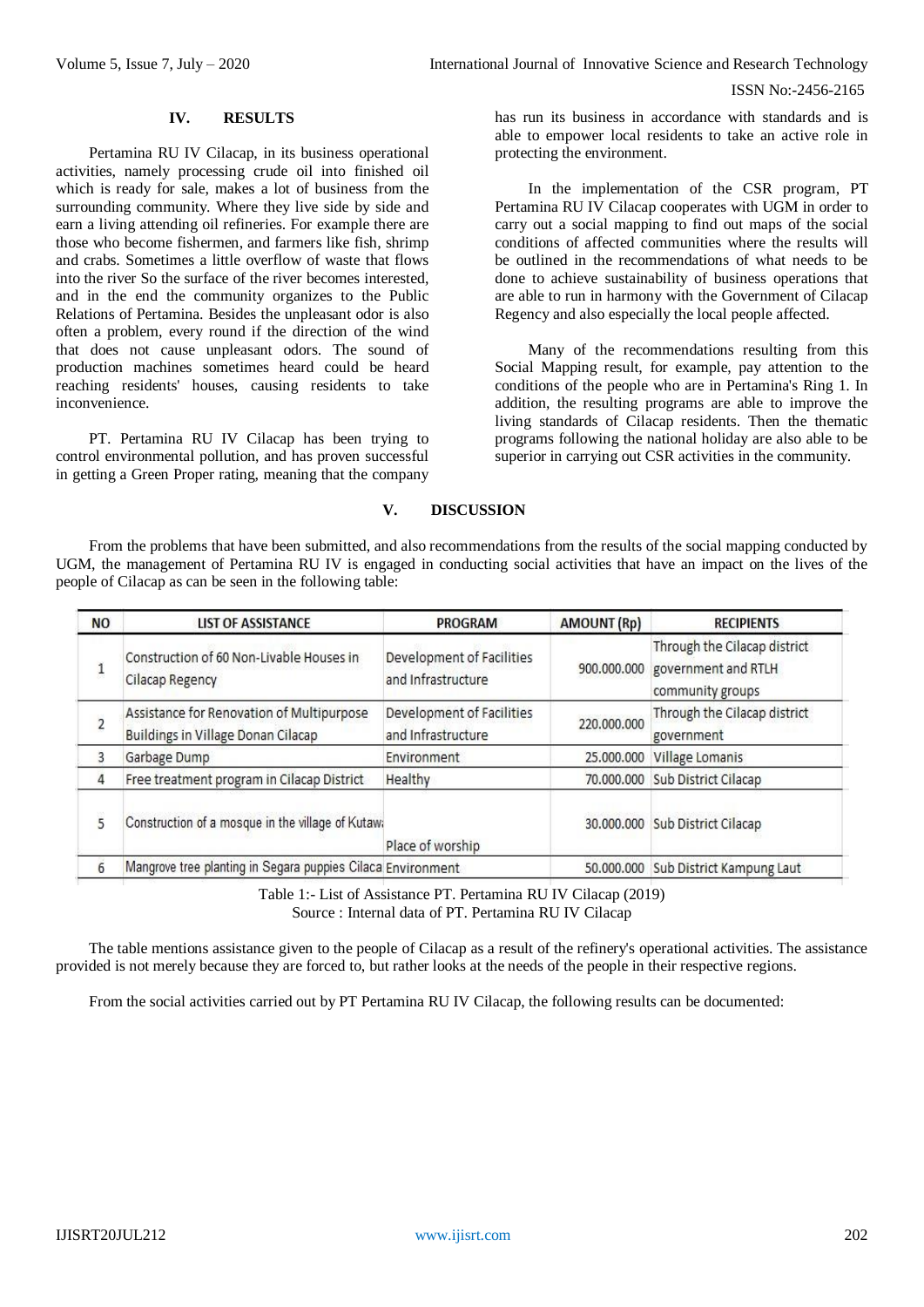ISSN No:-2456-2165



Fig 1:- Assistance for Mangrove Seedlings



Fig 2:- Free Medical Assistance



Fig 3:- Assistance fot Construction Livable House